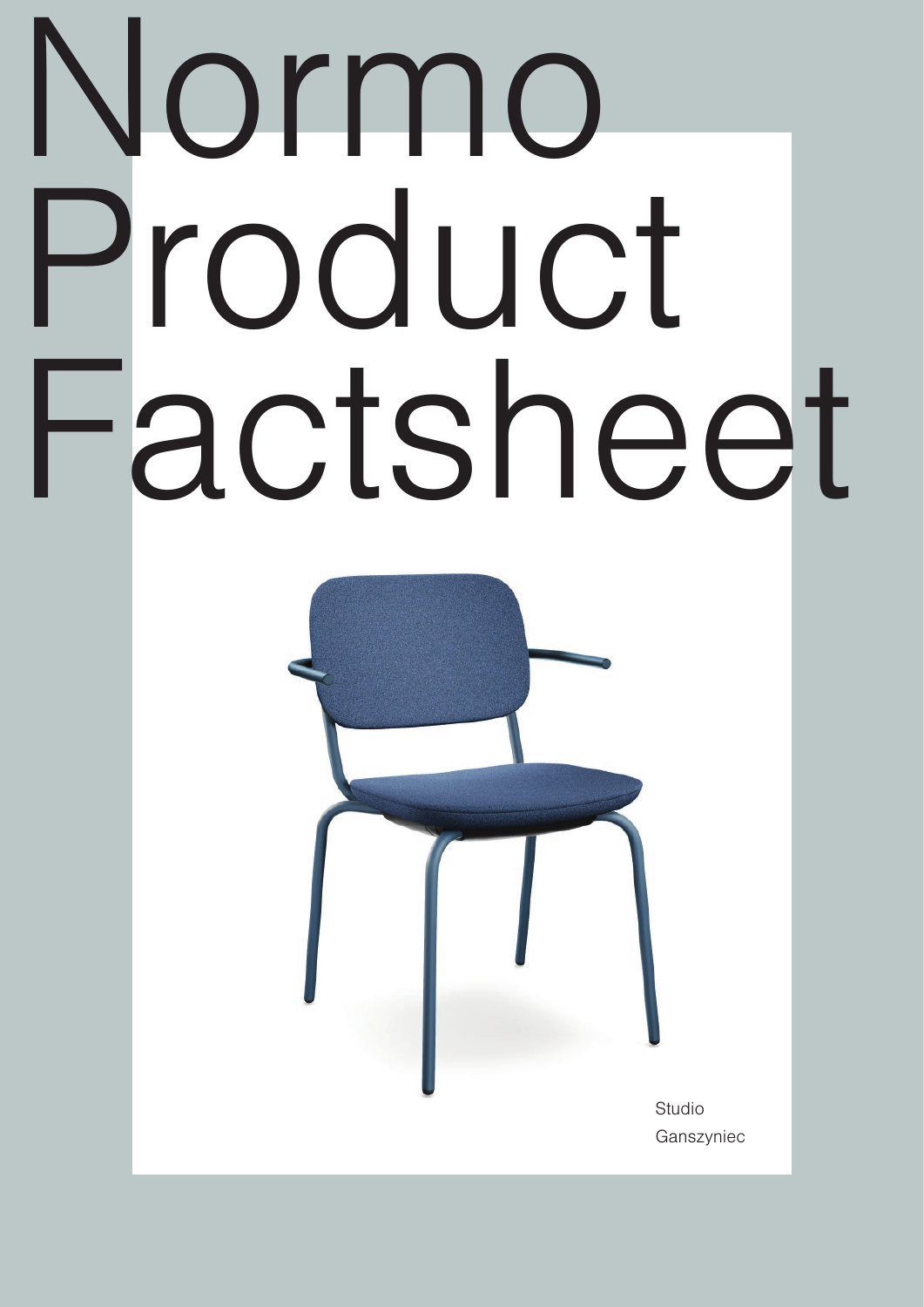For more than 30 years, we've been creating friendly work environments – no matter how, where, or with whom you work.

Our refined, technologically advanced, ergonomic seats support people in their daily work. With our large-scale production, we feel a responsibility for the global ecosystem.

In mass production, every small change is multiplied by thousands of products, which is why we are changing old habits and adapting new norms of circular economy.

– We're radically reducing the use of primary raw materials by replacing them with those recovered from waste. In addition, we're reducing our own production waste.

– We design durable products which last for years and construct them in such a way as to ensure easy recycling.

Step by step, we're closing the cycle of circular production. We are committed to making our sustainable solutions affordable, so that they can reach many users.



# Normo collection

Normo. Our New Norm. (Versatile, Durable, Circular)

Normo is our new chair for work and meetings. It is also Profim's new norm in furniture development and production. Versatile and durable, it was created in accordance with the principles of circular economy. The collection was created, in the spirit of responsible design, by Maja Ganszyniec.

### Features:

- Circular product at the end of product life, all components can be disassembled, separated into raw materials, and fully recycled.
- Created using recycled rather than natural materials constructed from 100% recycled polypropylene instead of plywood.
- Manufactured without glue or staples.
- Carbon footprint reduced by half only 28 kg of CO<sub>2</sub> (a chair manufactured using traditional technology emits twice as much).
- Available in 12 configurations: 4 frame options and 3 support options in any combination.
- Possibility to hang models with short armrest on the desk top.
- Stackable for easy storage and transport (up to 4 chairs).
- Offered at the price of an average conference chair.

# **Quality**

Profim provides a 5-year warranty for products used 8 hours a day, 5 days a week (single shift operation).

# **Certificates**





# Technical data

# Backrest:

- fully upholstered (no metal staples used), plastic inserts made of 100% recycled polypropylene
- backrest foam moulded, density 90 kg/m<sup>3</sup>

# Armrests:

- metal, fixed, as an integral element of the frame
- 2 types of arms: short (SP) and long (LP)

### Seat:

- upholstered (no metal staples used), plastic insert made of 100% recycled polypropylene
- seat foam moulded, density 115 kg/m<sup>3</sup>
- plastic seat cover protecting the seat while stacking.

Frame:

- metal pipe with diameter 20 mm, thickness 2 mm
- 4 types of frame: 4-legged (H), cantilever (V), 4-legged 'spider' with castors (HC), 4-legged 'spider', swivel on glides (HS)

# Glides/castors:

- glides: hard, teflon, felt
- castors: universal

# Stacking:

- versions: H, H LP, H SP 4 pcs.
- versions: V, V SP 4 pcs.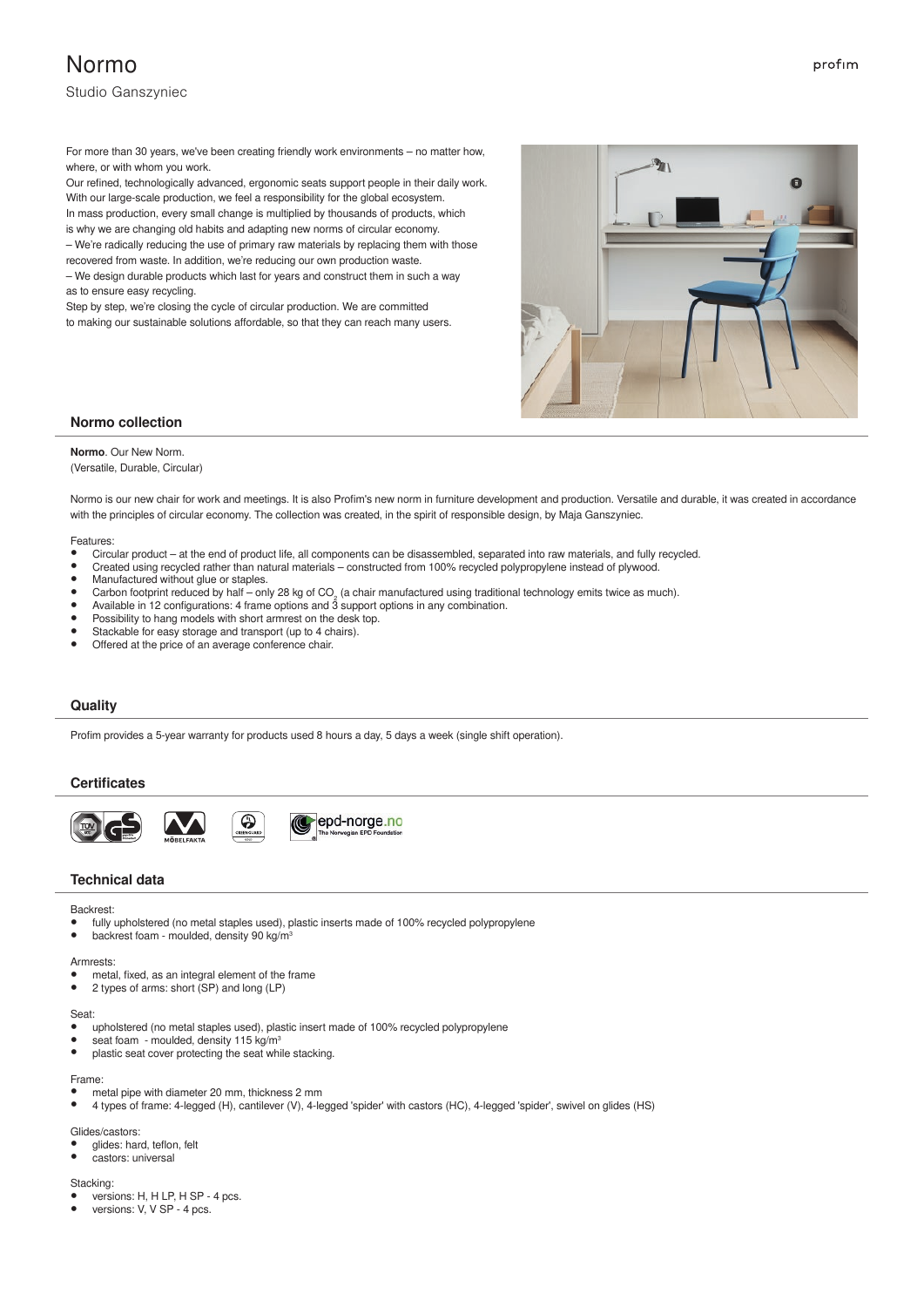